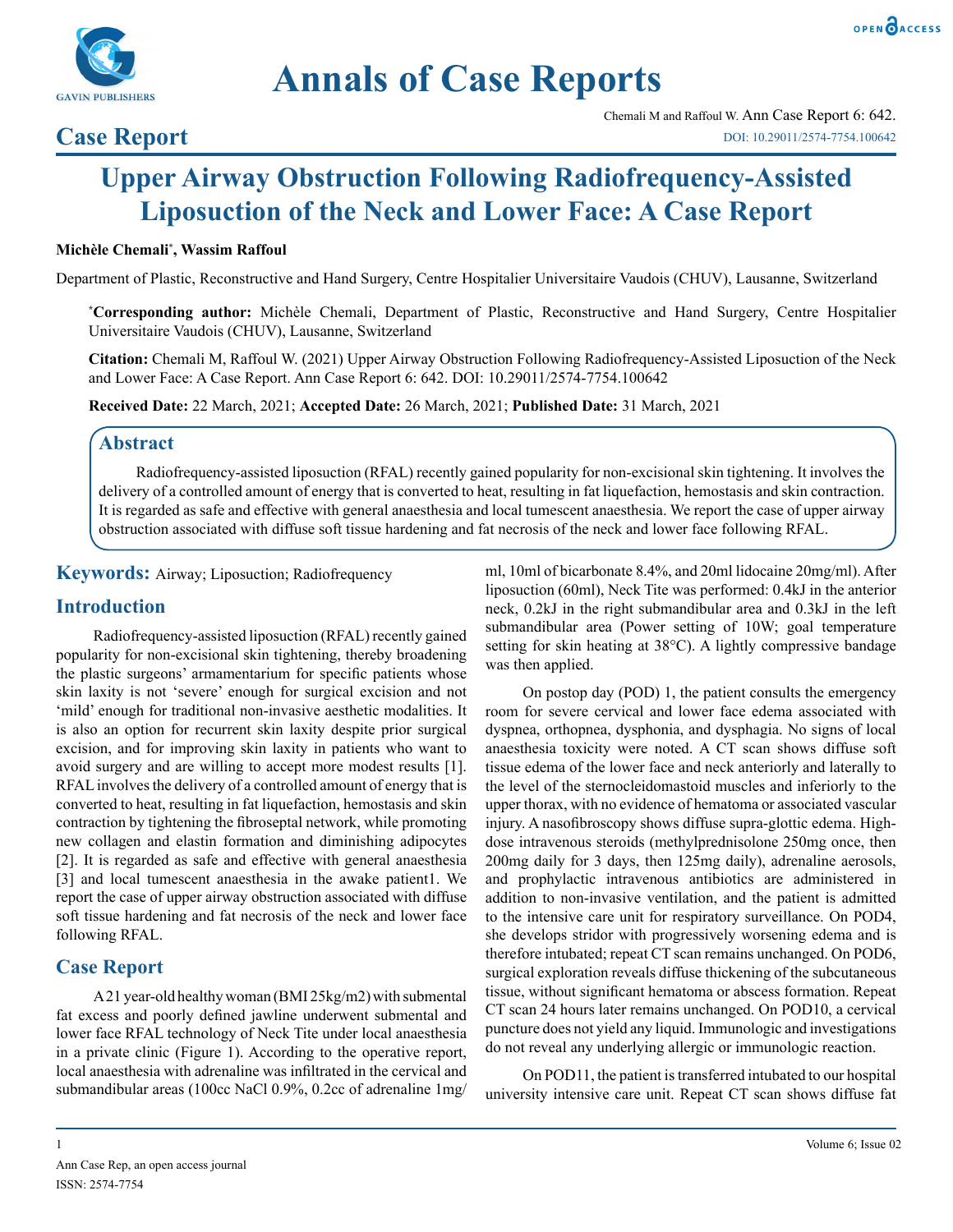**Citation:** Chemali M, Raffoul W. (2021) Upper Airway Obstruction Following Radiofrequency-Assisted Liposuction of the Neck and Lower Face: A Case Report. Ann Case Report 6: 642. DOI: 10.29011/2574-7754.100642

necrosis, with no hematoma, vascular injury, collection, abscess formation, thrombosis or mediastinitis. A repeat cervical puncture yields no liquid. Extensive immunologic investigations are repeated and remain negative. On POD 15, 1g of methylprednisolone is administered for one day, followed by 125mg daily with adrenaline aerosols and topical steroids. She is extubated on POD17.

Nevertheless, on POD21, she develops dysphonia then aphonia with an aggravation of her lower face, neck, and supra-glottic edema, necessitating re-intubation. High-dose intravenous methylprednisolone is resumed. Repeat immunologic investigations remain negative. In order to enhance lymphatic drainage, a manual massage was performed twice daily with an intermittent compressive bandage. In addition, a small pillow was placed under the neck to maintain mild extension and avoid neck flexion, which mechanically impedes lymphatic drainage (Figure 2).



**Figure 1:** Pre-operative Status.



**Figure 2:** The Neck is maintained is slight extension with a pillow (POD 31).



**Figure 3:** Status on the day of extubation (POD 25).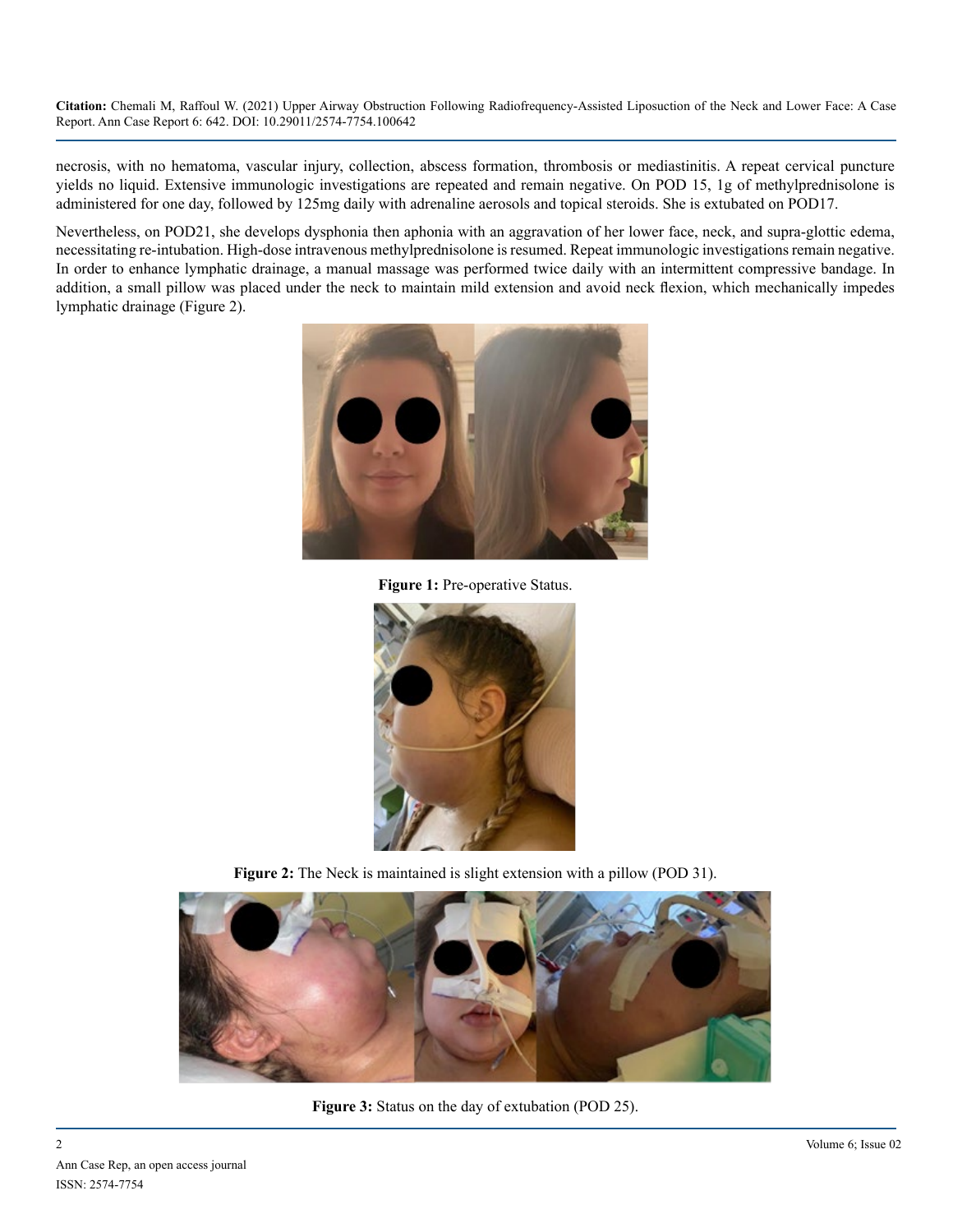**Citation:** Chemali M, Raffoul W. (2021) Upper Airway Obstruction Following Radiofrequency-Assisted Liposuction of the Neck and Lower Face: A Case Report. Ann Case Report 6: 642. DOI: 10.29011/2574-7754.100642

On POD25, edema begins to subside clinically and on CT scan and nasofibroscopy; the patient is therefore extubated (Figure 3). Oral feeding is started on POD30 and steroids are tapered (Figures 4,5). She is discharged on POD42. At the follow up visit 3 months postop, despite daily massage and intermittent compression garments, significant soft tissue hardening and contour deformity persist, associated with bilateral marginal mandibular nerve palsy, submental hypoesthesia and dysphonia due to prolonged intubation (Figure 6).



**Figure 4:** Status 5 weeks postop.



**Figure 5:** Status 6 weeks postop.



**Figure 6:** Status 3 months postop.